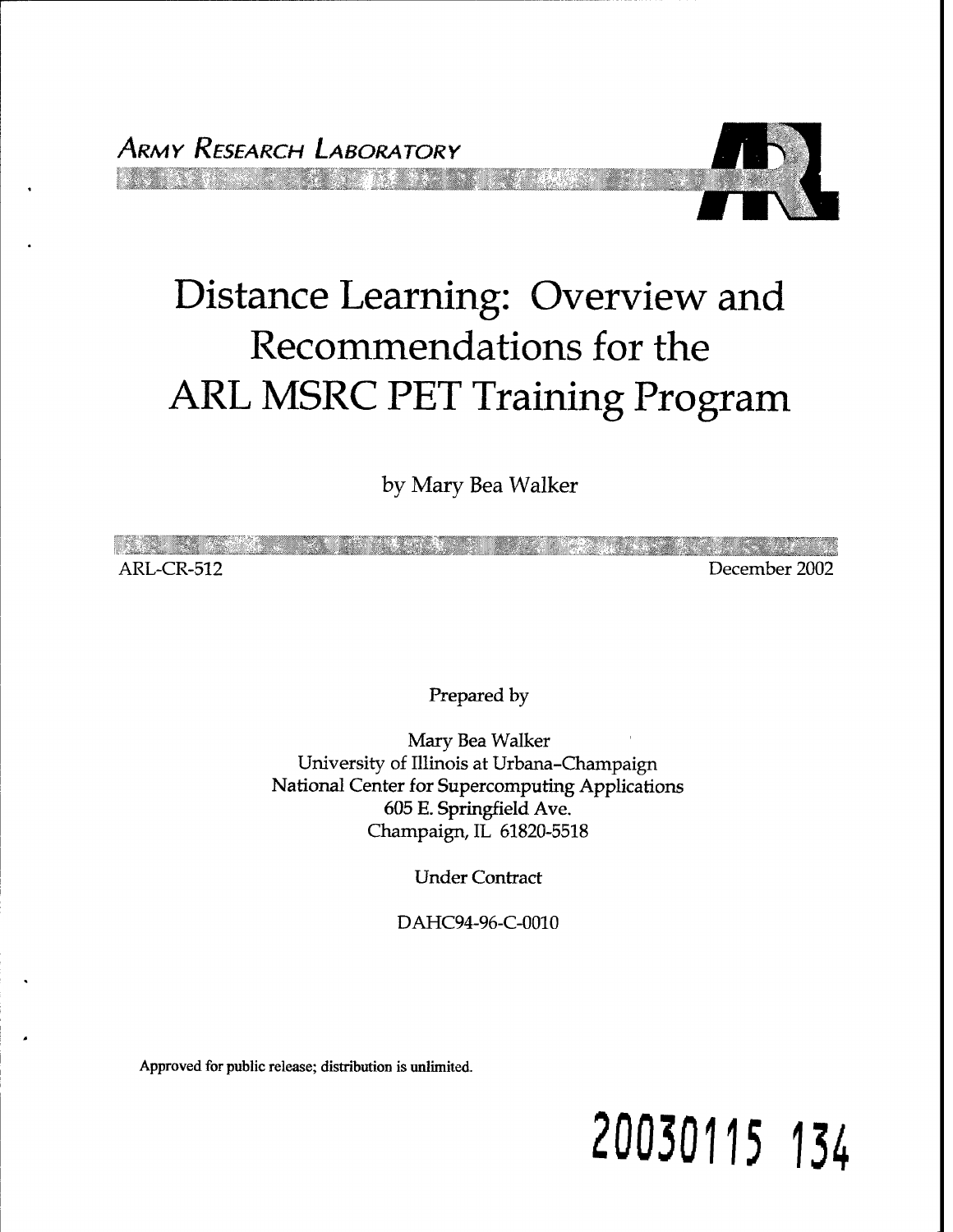#### **NOTICES**

#### Disclaimers

The findings in this report are not to be construed as an official Department of the Army position unless so designated by other authorized documents.

Citation of manufacturer's or trade names does not constitute an official endorsement or approval of the use thereof.

Destroy this report when it is no longer needed. Do not return it to the originator.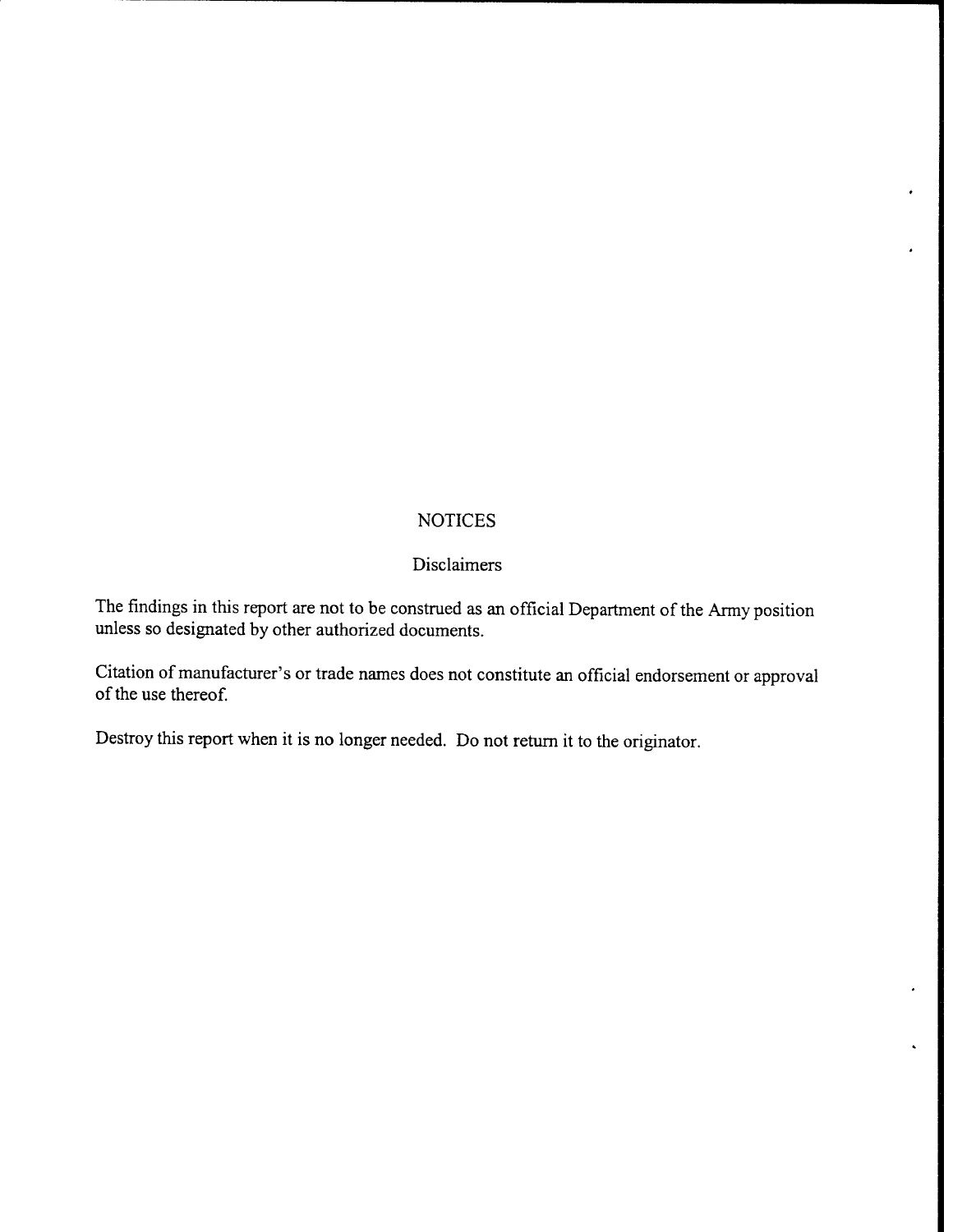### **Army Research Laboratory**

Aberdeen Proving Ground, MD 21005-5067

**ARL-CR-512 December 2002**

## Distance Learning: Overview and Recommendations for the ARL MSRC PET Training Program

Mary Bea Walker University of Illinois at Urbana-Champaign

Prepared by

Mary Bea Walker University of Illinois at Urbana-Champaign National Center for Supercomputing Applications 605 E. Springfield Ave. Champaign, IL 61820-5518

Under Contract

DAHC94-96-C-0010

Approved for public release; distribution is unlimited.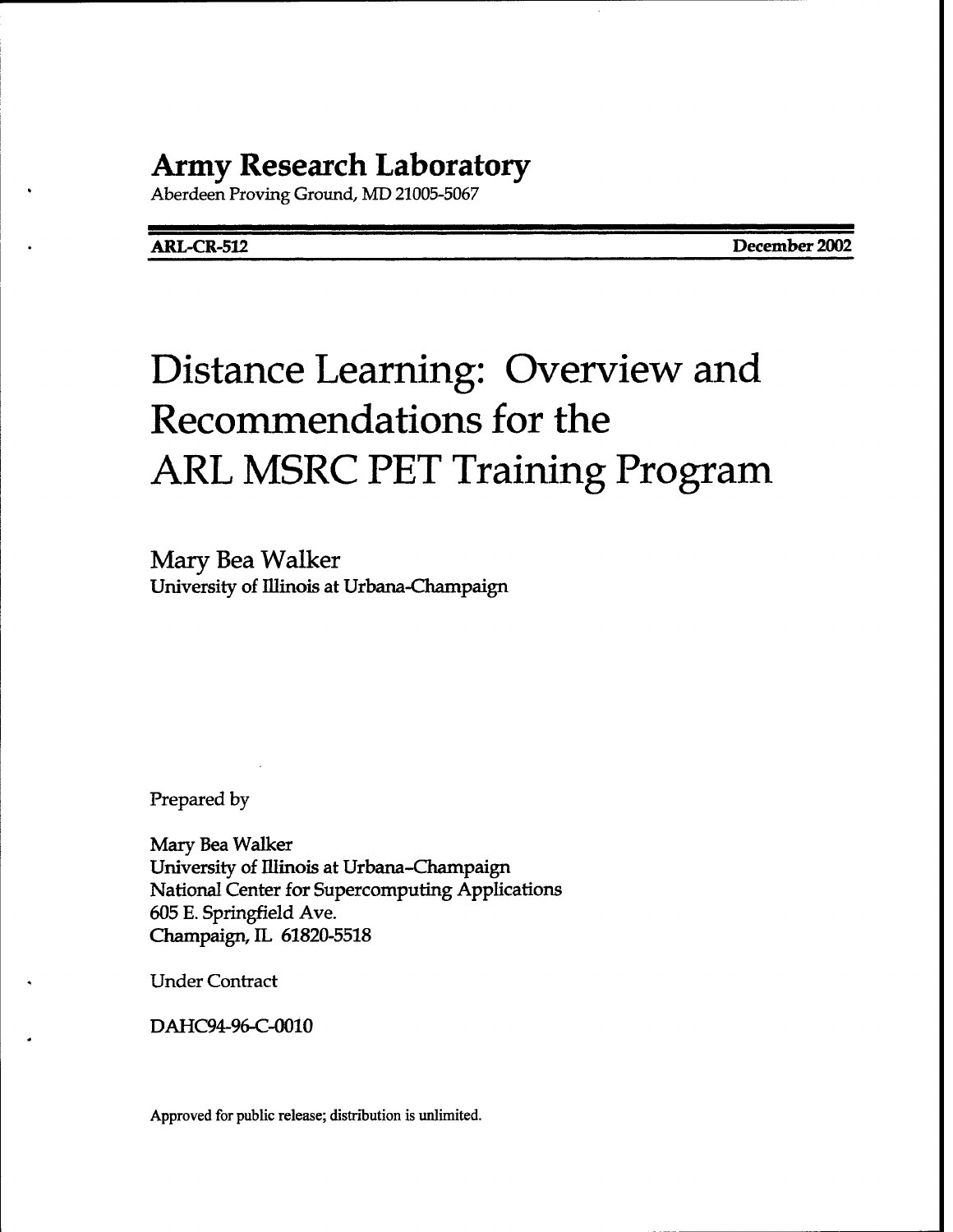#### Acknowledgments

This project was funded by the Department of Defense (DOD) High Performance Computing Modernization Program (HPCMP) Army Research Laboratory (ARL) Programming Environment and Training (PET) Program through the Department of the Army (DA) contract no. DAHC94-96-C-0010 to Raytheon Systems Corporation and subcontract no. AA19 from Raytheon to the National Center for Supercomputing Applications (NCSA) of the University of Illinois at Urbana-Champaign (UIUC). This report was a required deliverable for contract year (CY) 4 for the ARL/NCSA PET training team, which is led by Dr. M. B. Walker of NCSA/UTUC, in close coordination with Ms. S. Teevan and Ms. J. Moses of ARL PET and of High Performance Technologies, Inc.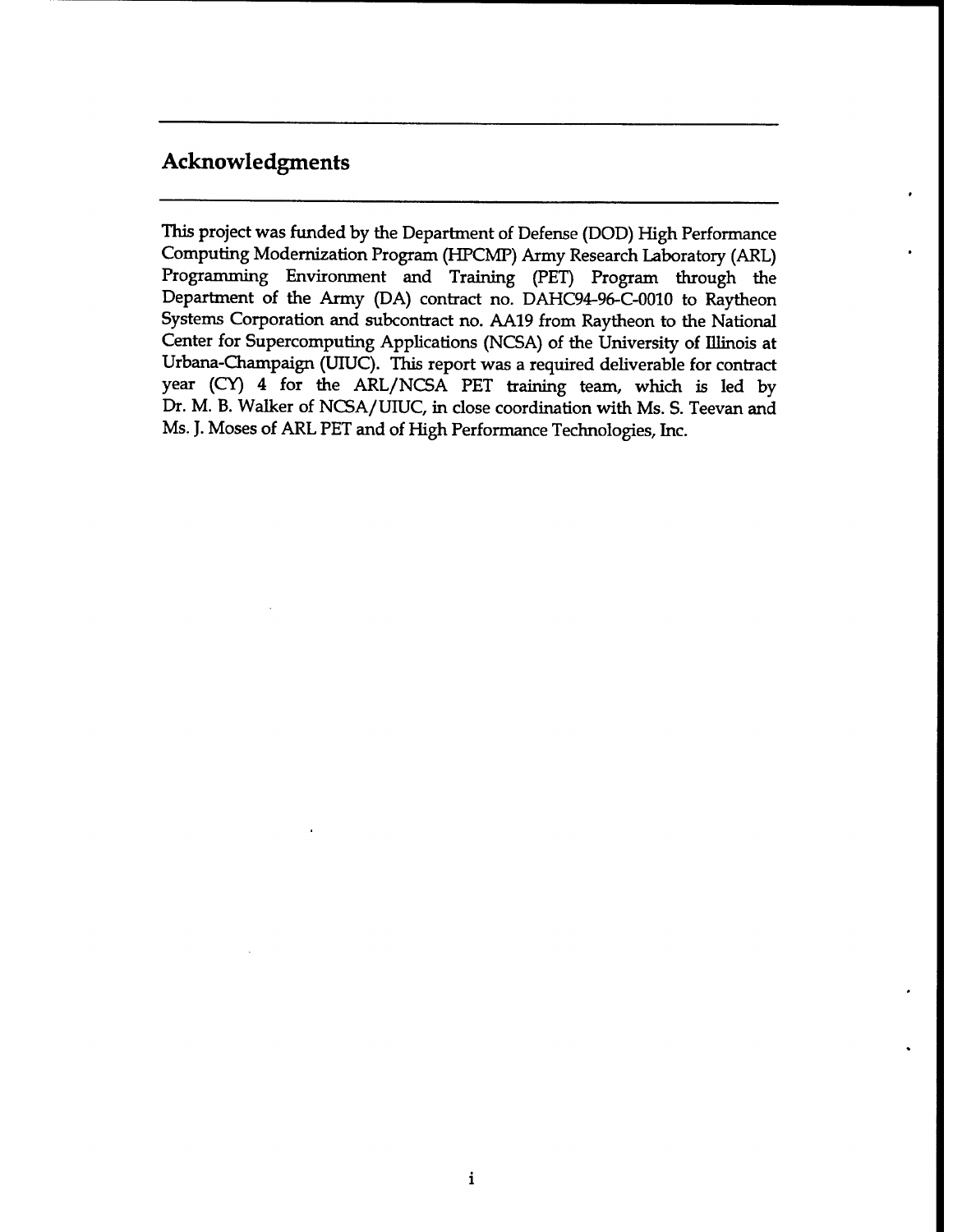#### **Contents**

| Acknowledgments |                                                                 |                         |  |  |
|-----------------|-----------------------------------------------------------------|-------------------------|--|--|
| 1.              | Introduction                                                    | $\mathbf{1}$            |  |  |
|                 | 2. Distance Learning Defined                                    | $\overline{\mathbf{2}}$ |  |  |
|                 | 3. Value of Online Distance Learning                            | 3                       |  |  |
| 4.              | Considerations                                                  | 5                       |  |  |
|                 | 5. Considerations Concerning Distance Learning and HPC Training | 6                       |  |  |
|                 | 6. Recommendations                                              | 8                       |  |  |
|                 | 7. Conclusion                                                   | 11                      |  |  |
|                 | 8. References                                                   | 12                      |  |  |
|                 | <b>Report Documentation Page</b>                                | 14                      |  |  |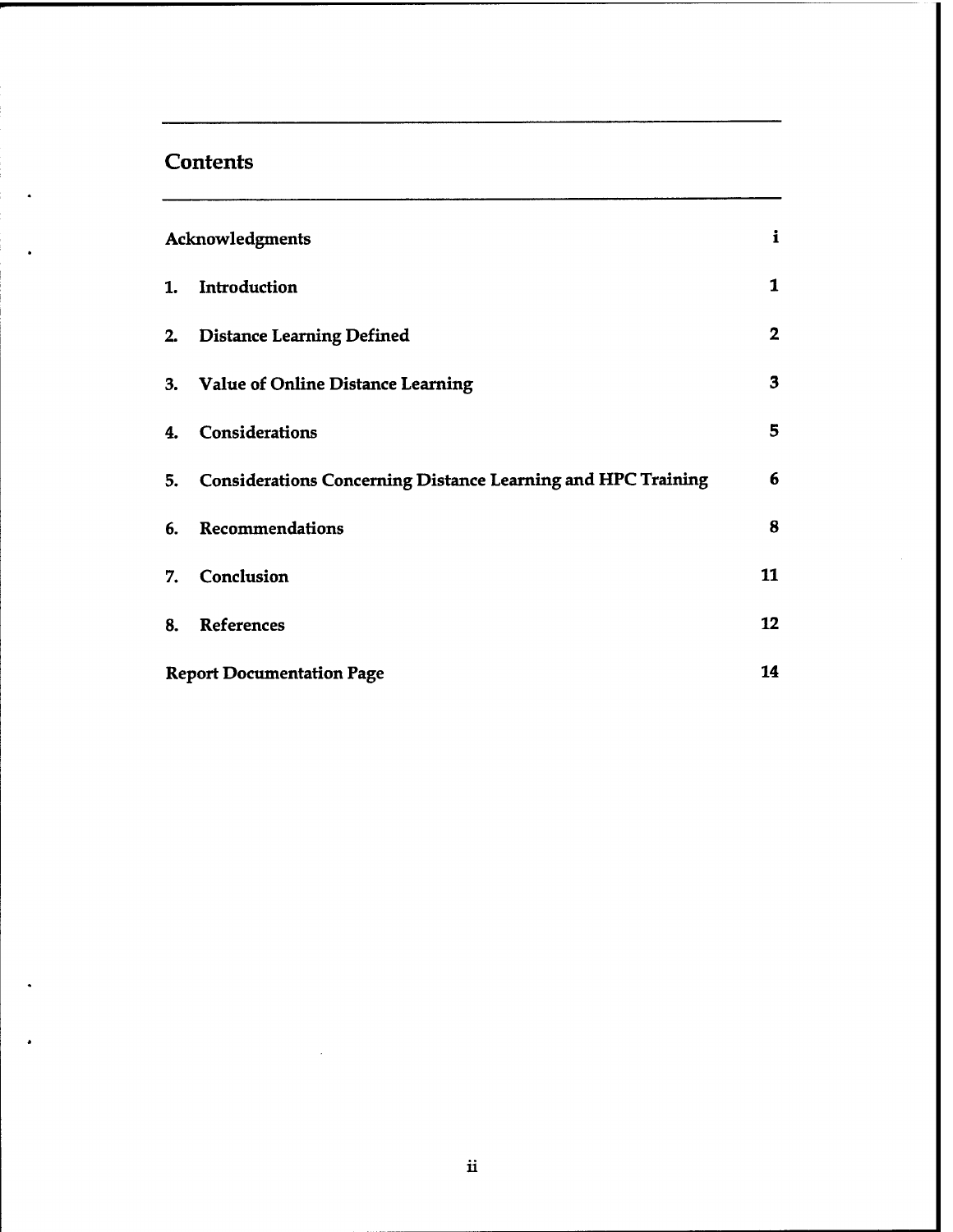#### 1. Introduction

In education, true innovations are rare. Whether by using a stick to draw in the dust, a wax tablet and stylus, or a blackboard and chalk, most learning events have occurred face to face and with similar tools since instructors started teaching students.

With the ascent of the computer as both a repository and a delivery mode for information and training, millions\* of educators and learners throughout the world are experiencing a revolutionary break from traditional face-to-face, delivery methods. This author directed distance education by electronic blackboard, videotape, and live satellite uplink for the College of Engineering at the University of Illinois at Urbana-Champaign (UIUC). She observed that learners rarely asked questions and were generally passive, even when given the opportunity to participate. With their built-in support for collaborative interaction and communications, computer-based learning methodologies are changing passivity into proactivity.

Online learning systems support and encourage learner communications. Students can ask questions electronically, then absorb and digest replies at their own speed. Timid students are not left in the shadow of more aggressive or assertive ones. Instructors have varied mechanisms for giving direct feedback to the student without a formal meeting. Online course coordinators can assist the confused and the dissatisfied with confidentiality. Online learning is changing the social interaction of today's classroom environment. This can empower the instructor, the learner, and the training coordinator—according to the Carl Rogers book title [2]—with freedom to learn.

This report gives a very brief overviewt of some of the terms and methods for Internet-based distance learning, considers trends relayed by experts in the field of government, industry, and academia, and makes recommendations to the U.S. Army Research Laboratory (ARL) Major Shared Resource Command (MSRC)

<sup>\*</sup> One software tool discussed in this report is WebCT. "It is used in institutions throughout the world and is a leading provider of integrated e-learning systems. Over 148,000 faculty members at more than 1,700 colleges and universities are using WebCT's products and services to transform the educational experience for more than 5.8 million students... in 10 major world languages" [1].

t Thousands of articles exist on distance learning technologies and more appear daily. This author attended a recent distance learning event and received a handout of 99 Internet-based resource sites, each with many links. The handout stated, "Over the last several months, networks of interrelated online education resource sites have developed across the Internet. These are articles with educational articles, sites with courses or course-support material, and sites with lists of additional resource links" [3].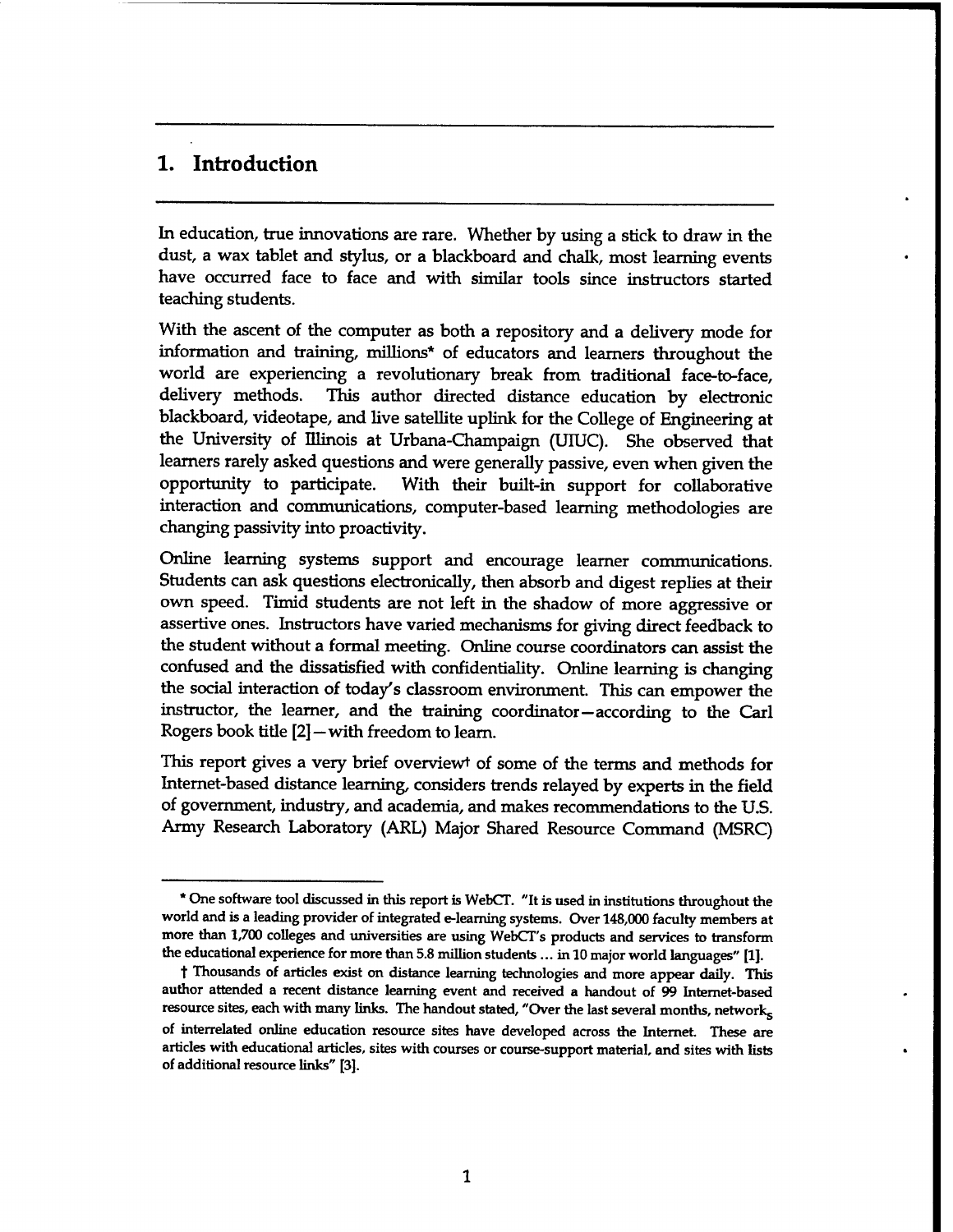Programming Environment and Training (PET) program concerning the use of distance learning methodologies to deliver training for its high-performance computing (HPC) users across the country.

Engineers and scientists want to hone their professional skills by continuing to learn, but often lack the time and the opportunity to do so. Work demands often do not allow them to travel and then sit for hours or days in a classroom. Because of advances in distance learning, courses can come to professionals' offices and workstations so they can learn independently and at their own pace.

#### 2. Distance Learning Defined

The term "distance learning" has existed since the days of correspondence courses by courier and by mail. Correspondence study guides and audiotapes were overtaken by instructional television, videotapes, diskettes, compact disks, and video teleconferencing. While these continue to be used, there is a vast movement towards learning online over the Internet\* This report addresses this type.

To clarify terms, Internet-delivered instruction can either be (1) synchronous (i.e., simultaneous live interaction with others online in real time over the Internet), (2) asynchronous (from Latin and Greek: *a* = not + *sun* = same + *chronos* = time) where students and instructor are not in the same place at the same point in real time, or (3) a combination of the two.

If the learning event is delivered in an asynchronous delivery mode, the student can take the course at his/her own pace and time. (Such a course is produced using one of many software packages on the market.) With a synchronous course, the student can interact with the instructor and/or fellow students just as they would in a live class, even though the student may be logged onto it from another geographic area. Both ways have advantages, but experts agree that traditional classroom instruction will continue to have great merit. One such group weighed today's educational and social realities and decided:

<sup>\*</sup> Sometimes "Internet" and "World Wide Web" are used interchangeably. "They can be defined as: (1) Internet (with an uppercase "I") is the vast collection of interconnected networks that all use the TCP [Transmission Control Protocol]/IP [Internet Protocol] protocols and that evolved from the [Advanced Research Projects Agency Network] ARPANET of the late 1960s and early 1970s, (2) an "internet" (with a lower case "i") is any [set of] computers connected to each other (i.e., a network), and are not part of the Internet unless they use TCP/IP protocols [4], and (3) "Internet" refers to all the resources and users on the Internet that are using the Hypertext Transfer Protocol (HTTP). A broader definition comes from Web inventor Tim Bemers-Lee and the World Wide Web Consortium: "The World Wide Web is the universe of network-accessible information, an embodiment of human knowledge'" [5].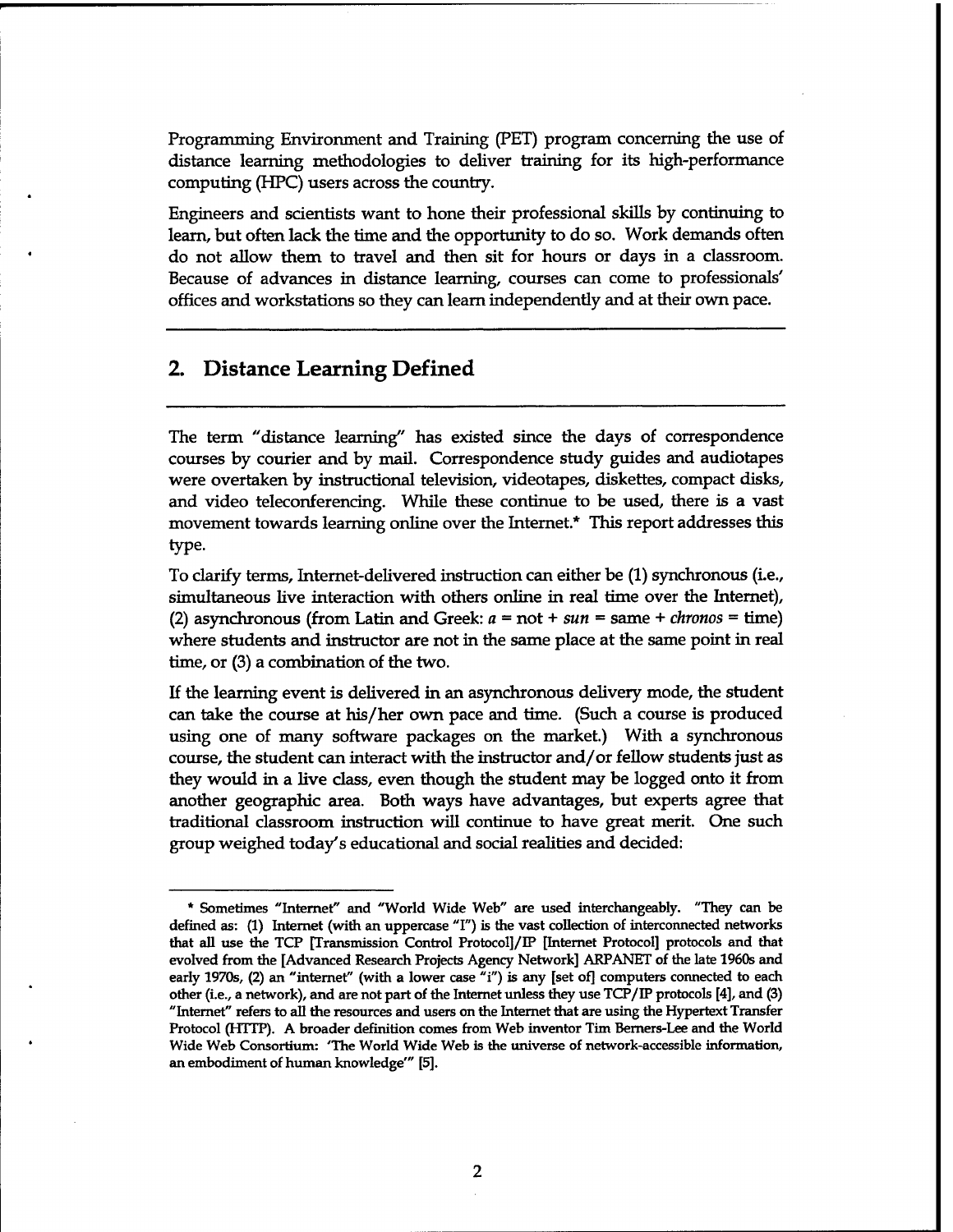It is our view that the traditional model of an instructor and students present in the same time and space provides the best quality of education because of the almost unbounded modes of communication and interactivity made possible by physical presence. However, changing lifestyles and more demanding schedules are forcing more and more students to reap the benefits of academic instruction remotely and the attendant demand for distance education is growing exponentially .... Increasingly powerful communication and information technologies have opened the way for enhancing traditional teaching and learning in both distance and conventional education using synchronous and asynchronous tools [6].

#### 3. Value of Online Distance Learning

In January 1999, President Clinton signed Executive Order (EO) 13111 establishing the President's Task Force on Federal Training Technology. It directs federal agencies to enhance employee training opportunities through the use of technology, and it created an advisory committee of major agencies (the Departments of State, Treasury, Defense, and 19 others) to facilitate this. This EO directed that a technology resource center be established "to support federal agencies using training technology and to facilitate the development of online training courses" [7].

The U.S. Office of Personnel Management (USOPM), the federal government's human resource lead, has a training management and assistance (TMA) branch that attests that it custom designs courses for most any topic, to be delivered in a classroom setting or at the desktop workstation, and produced in any manner, including CD-ROM and Web-based training [7]. They indicate that they have developed thousands of training programs, and USOPM certainly knows how federal government employees want courses delivered.

There is also a Federal Government Distance Learning Association (FGDLA) to promote related practices within the federal government. It coordinates with the Government Alliance for Training and Education (GATE), which develops strategic plans for implementing distance learning in government agencies. FGDLA and GATE sponsor the Telecons, a series of distance technology conferences throughout the U.S. The ARL PET team attended Telecon East in Washington, DC, in March 2000.

The business world is enthusiastic about distance learning possibilities. A number of the National Center for Supercomputing Applications' (NCSA's) major Fortune 500 industrial partners are working with NCSA and experts from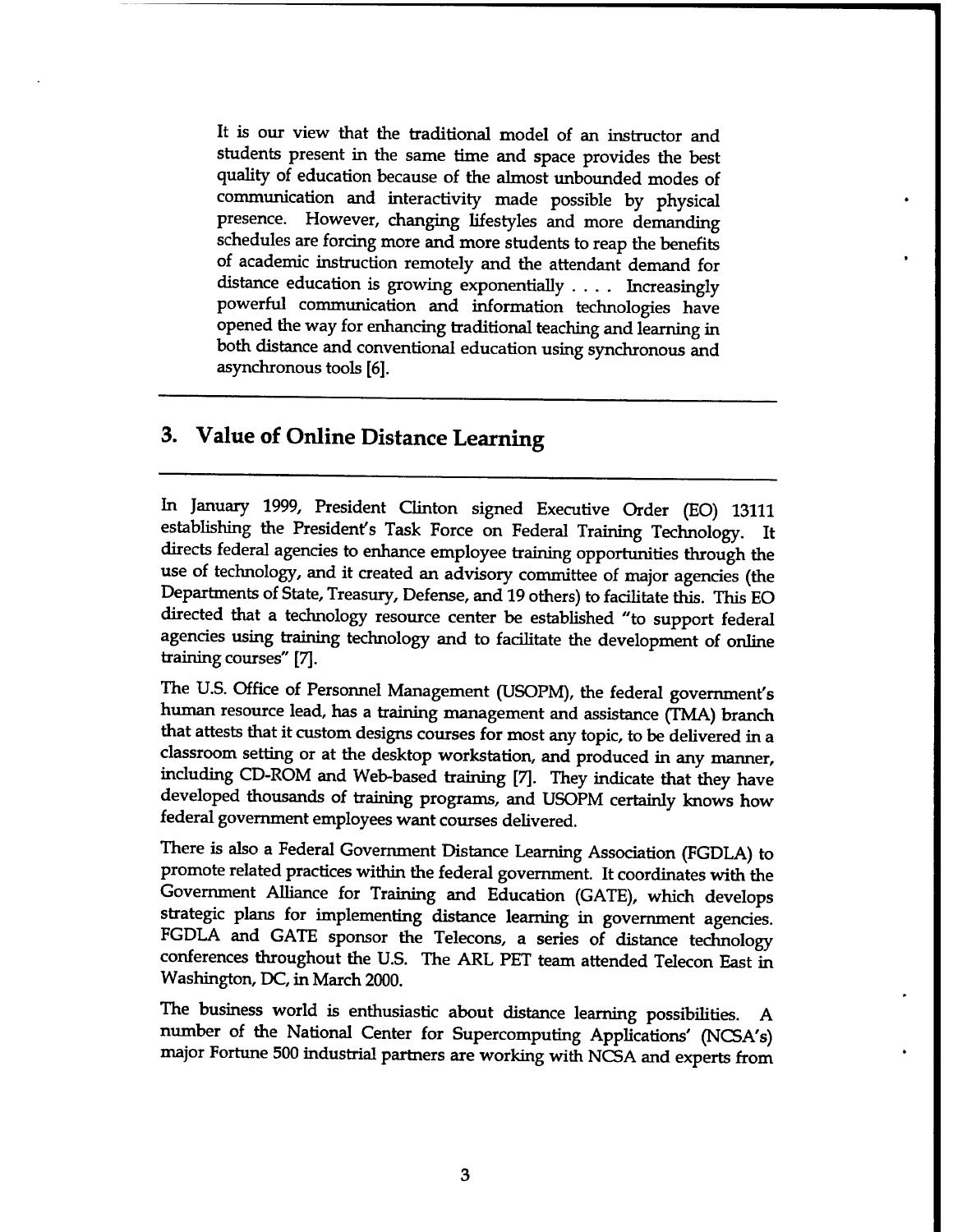UIUC to gain in-depth knowledge of aspects of new distance learning technologies and their appropriate use. One of these persons is this author.\*

The Vice President of the Technical and Educational Products at an Indianapolis, IN, firm says, "Company CEOs are becoming very interested in the fact that (through online learning) they may not have to fly people around to get to a class." A New York City partner in a law firm dealing with large corporation states, "You have a sales force . . . with a minimum amount of time to spend offsite and who desire the flexibility to meld education into their own schedules. Online learning simply makes sense." The Division Vice President of the Professional Insurance Agents in Alexandria, VA, adds, "There is a definite need for other delivery methods of educational programming." Her association believes that one-third to one-half of all educational programs for professionals in its field will be online within the next few years [8].

In academia, "online teaching is a fact of life on college campuses—especially off them" [9]. According to a U.S. Department of Education survey covering the 1997-1998 academic year, 1.4 million students were enrolled in college-level credit-granting distance education courses.

Most U.S. public and private universities offer distance education courses [10]. Some have very large programs, e.g., the University of Maryland has 21,000 students and 550 Web-based courses; the University of Phoenix has 61,000 students and 6,000 faculty. Private enterprise is implementing distance education in a major way. For example: Motorola University had 30,000 students and a faculty of 1,500. Virtual-campus consortia are growing up rapidly, such as the Phare Project where 11 European countries are establishing 40 regional centers [11]. Many more international students are enrolled in noncredit adults and continuing education courses around the world. Despite this rapid growth, many agree online instruction is still in its infancy.

A noted professor and Associate Dean says, "Everyone in higher education has to get on this technology bandwagon .... The alternative would be equivalent to <sup>a</sup> teacher at the turn of the century refusing to use books .... We are just beginning to explore the countless ways to use technology for things traditionally done in other ways" [12].

Whatever the source, the funding connected with online learning is phenomenal. "Online learning is currently generating \$600 million in annual revenues and is expected to exceed \$10 billion by 2002" [13].

<sup>\*</sup> The author is a Ph.D., Ed.D., NCSA Senior Research Scientist and Senior Academic Lead for Training for the ARL MSRC PET Program and works with NCSA, College of Education, and other colleagues on this topic.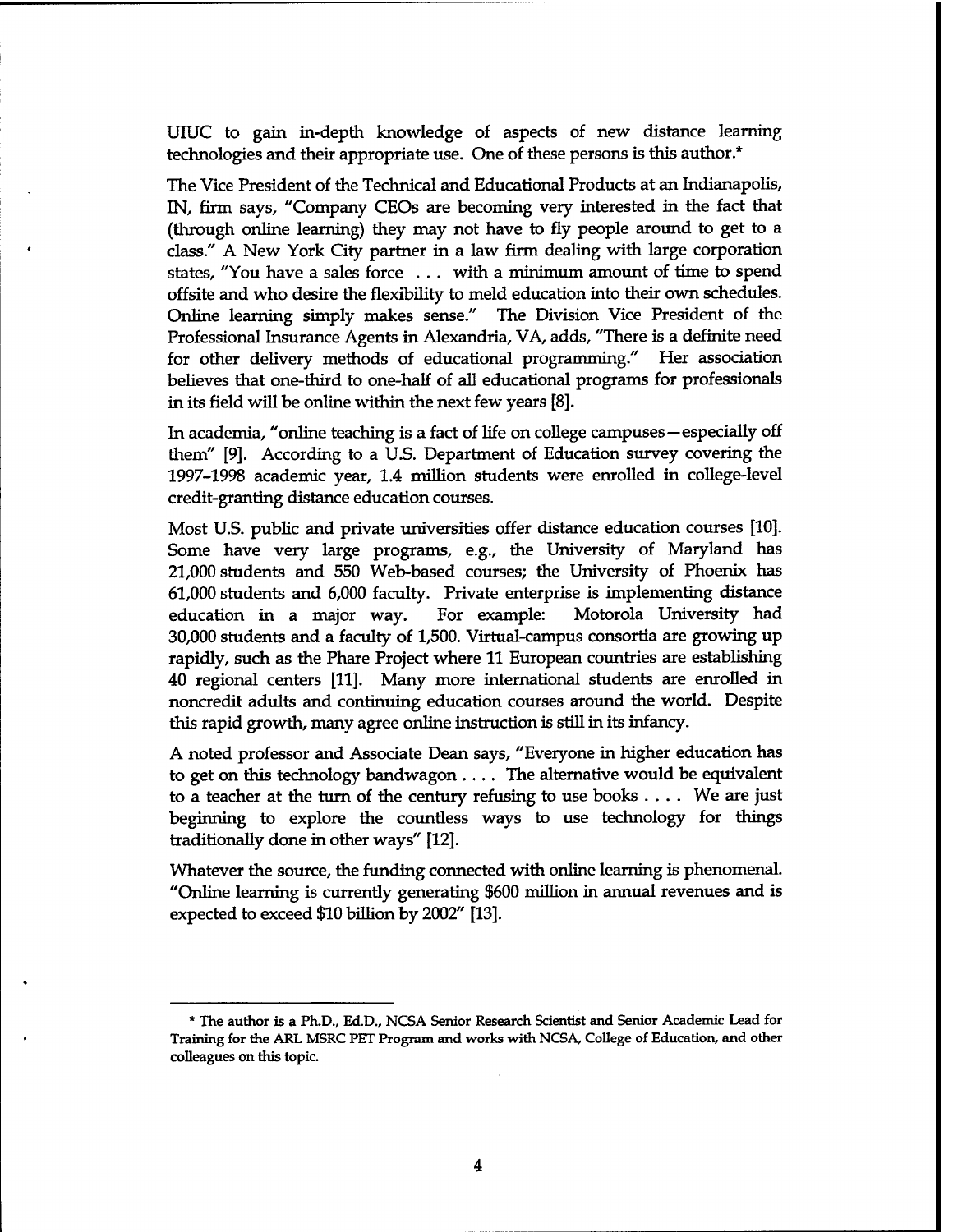#### 4. Considerations

Software abounds to help organizations and individuals create and support online education courses. What might be best for ARL PET training? In just one review article on comparative analysis of software for course creating and support (commonly called "courseware"), 55 different products, each with a Web link, were counted. There are dozens more such products for full or for partial support of online courses and systems.

The author and the ARL PET team attended a conference at the University of Maryland and benefited from an extensive exercise in comparative processes to aid in choosing distance learning software. The workshop leader had time to fully detail only four of many applications for an international audience in a room filled to capacity, standing room only. These software products were Courselnfo, Learning Space, Top Class, and WebCT. Twenty pages exist on the specifications and abilities of these systems; more can be found on their Web sites.

In late 1999, the author met with local Center for Educational Technologies (CET) members whose mission it is to help faculty develop online courses on the UIUC campus. This center trains and provides consulting services, and in several iterations, first-hand knowledge was gained of CET-supported courseware.

UIUC CET supports the following selected courseware: Web-based threaded conferencing tools (FirstClass, WebBoard) and course management systems (Courselnfo, WebCT, and Mallard). CET indicates Courselnfo is a "tool to help you transition from traditional teaching methods to online course methods without learning HTML" and explains that Mallard was "developed at the University of Illinois [and] allows instructors to develop sophisticated quizzes, surveys, and course material." CET goes on to say that WebCT can "create entire online courses and [is] praised for its extensive set of tools and features" [14].

The range of sophistication of these systems is quite varied. Some are simple Web-based conferencing systems. Others are more powerful and are whole-course management systems that help the instructor and his/her technical support create learning environments, e.g., synchronous and/or asynchronous online communications (bulletin boards, chat rooms, e-mail) between and among students and instructor, homework details and links, student exams and progress tracking, file management, and security. Some systems are simple to learn and use. Courselnfo can be used after one session with a knowledgeable CET professional and a manual. However, this particular courseware would not support complex engineering- and science-course development needs. Others, like Mallard and WebCT, are more comprehensive and have greater capability,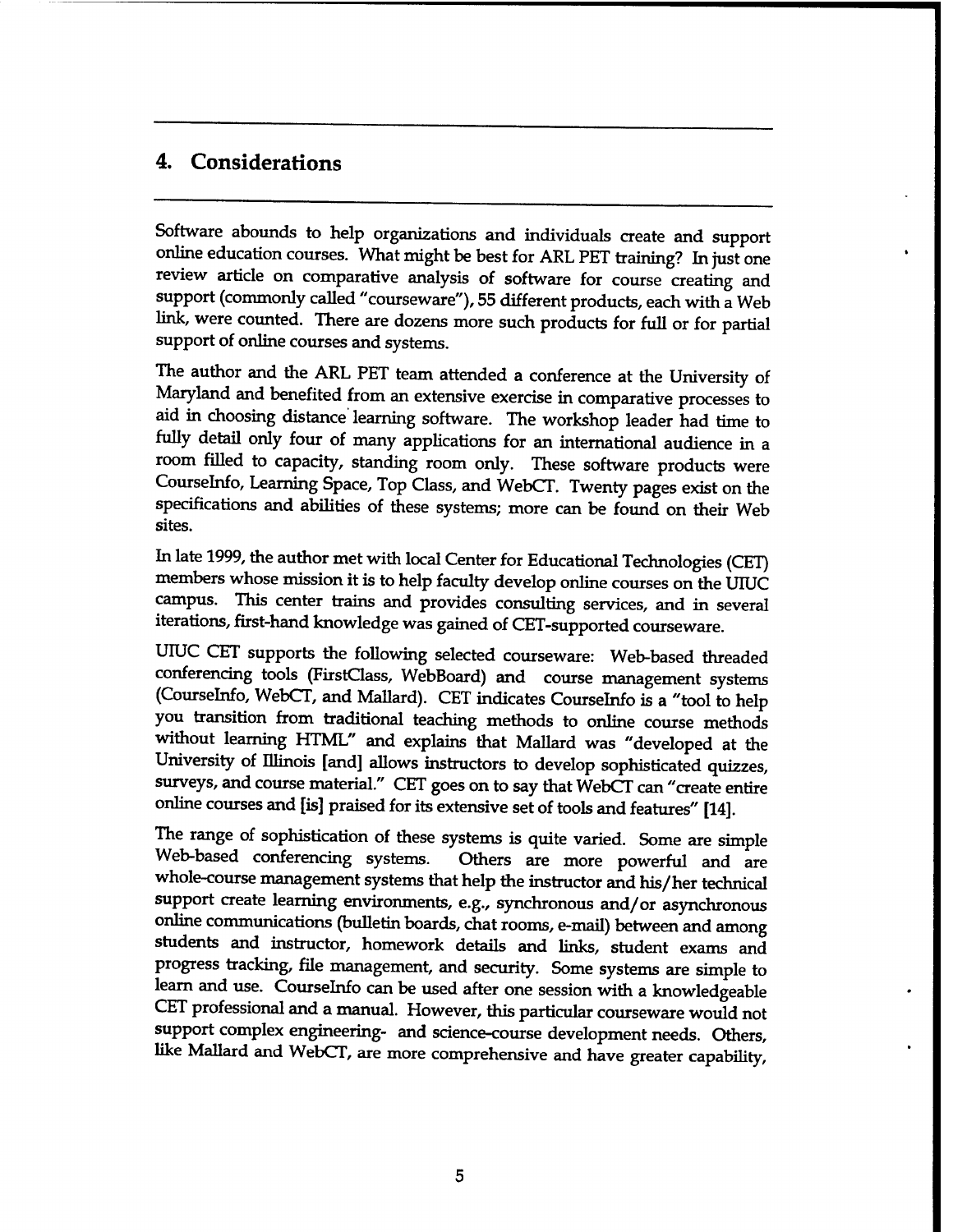but are correspondingly more difficult to use. Earlier, the author took a short course and update in WebCT with other professionals.

#### 5. Considerations Concerning Distance Learning and HPC Training

"As regards the more advanced activities in which computer-based 'courseware' replaces university lecturing completely, successful examples are rare. Reasons postulated include the lack of suitable courseware, lack of time and staff to develop new materials, and lack of faculty and administrative support to do so" [15].

Creating a course with the sufficient courseware needed for an advanced engineering or science topic can be difficult and very time consuming. Many educational institutions allow eight months to one year for course development. This is not simply the instructor's time spent writing lectures, exams, and homework assignments into the chosen course management system. Many schools require courseware training for the professors and then have them practice and work with an experienced mentor throughout the production and delivery of their courses. Online courses also need consultants skilled in instructional design who are knowledgeable about the chosen courseware and are valuable resources to the instructor.

Technical support persons are also needed to put the course online and to maintain its accurate and continuous functioning while the course is being offered. Because of the early state-of-the-art, especially for synchronously delivered courses, this can be a real challenge. Administrative persons are required to enroll students, maintain their records, supply materials, and assist themwith the many details that are part of any class.

In a university or college offering courses for academic credit, there are layers of additional issues that ARL PET may or may not have to face regarding distance learning, including ownership of intellectual property rights. To whom does an online course belong? The instructor? The institution (i.e., university, government, or company who provided funding)? Both? What about copyrights, royalties, and reimbursement for onload (part of one's assigned professorial duties) or overload (extra or consultancy) instruction? The author has heard a number of presentations on legal issues brought to light by distance courses that are not simple to resolve.

Since ARL PET online courses would not be offered for academic credit, a very large set of issues can be avoided. These include the entire credit-course approval process (department, college, university and its senate, state board of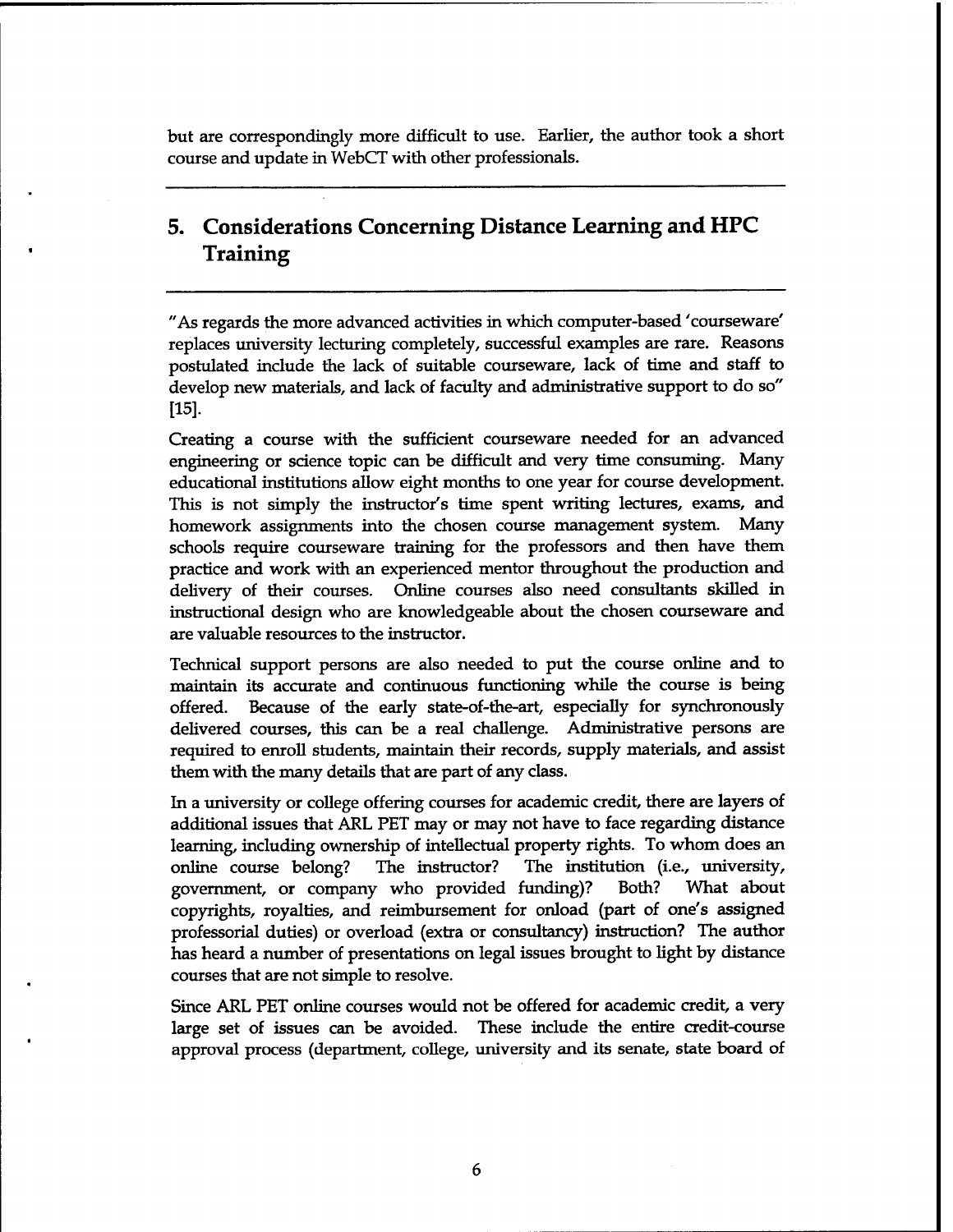higher education of its own and other states). Credit-course issues are numerous, including grading, homework, adequate student feedback, student identification, examinations, and cheating. There are many articles written about challenges and solutions for these matters.

For all institutions involved in online courses, mamtaining quality in the teaching-learning transaction is a key issue. Student assessment and evaluation studies number in the thousands, with more coming daily. Most of the literature says that there is no significant difference between regular and online courses\* [16]. However, if the traditional and online courses were both mediocre at the outset, the student would still have a less-than-adequate learning experience.

ARL PET has a very specialized adult audience as its customer. These are highly motivated and educated professionals who voluntarily take classes in difficult subject-matter areas to better perform their tasks. They are also very disciplined, and, as many have advanced degrees, are used to teaching themselves how to learn. Because of their work, computers are second nature to these scientists and engineers, so they do not have the same hurdles to overcome as would a larger portion of the potential adult-learning community who do not have these similar computer skills.

Online courses appear to be ideal for the HPC-user audience, and they are, in some cases. Specifically, for entry-level subject-matter areas where a quick overview or review is necessary, such courses are a good choice. However, for advanced subject-matter areas that often exist on the frontiers of knowledge, their information changes so rapidly, online courses that normally take months to develop and are usually delivered over several years to recover costs would no longer be pertinent. Such courses would need constant updating. These constitute much of ARL PET HPC subject-matter areas. Change is the nature and the excitement of HPC, and it is a reason why so much training is needed by the scientists and engineers who require HPC resources to further their research.

<sup>\*</sup> "In doing research in distance and online learning, we have found it to be just as effective, or more effective, as classroom training. [However] some things don't translate into an online environment, particularly material that requires a significant 'hands-on' application, with a strong emphasis on peer review and collaboration. Yet, the unarguable upside of online learning ... is [that it is] much more cost-effective, requires no travel time, and does not result in any lost productivity. . . . [Our agency's] assessment of online vs. classroom effectiveness, as measured by performance in the workplace following training, has found no significant difference between the two" [17].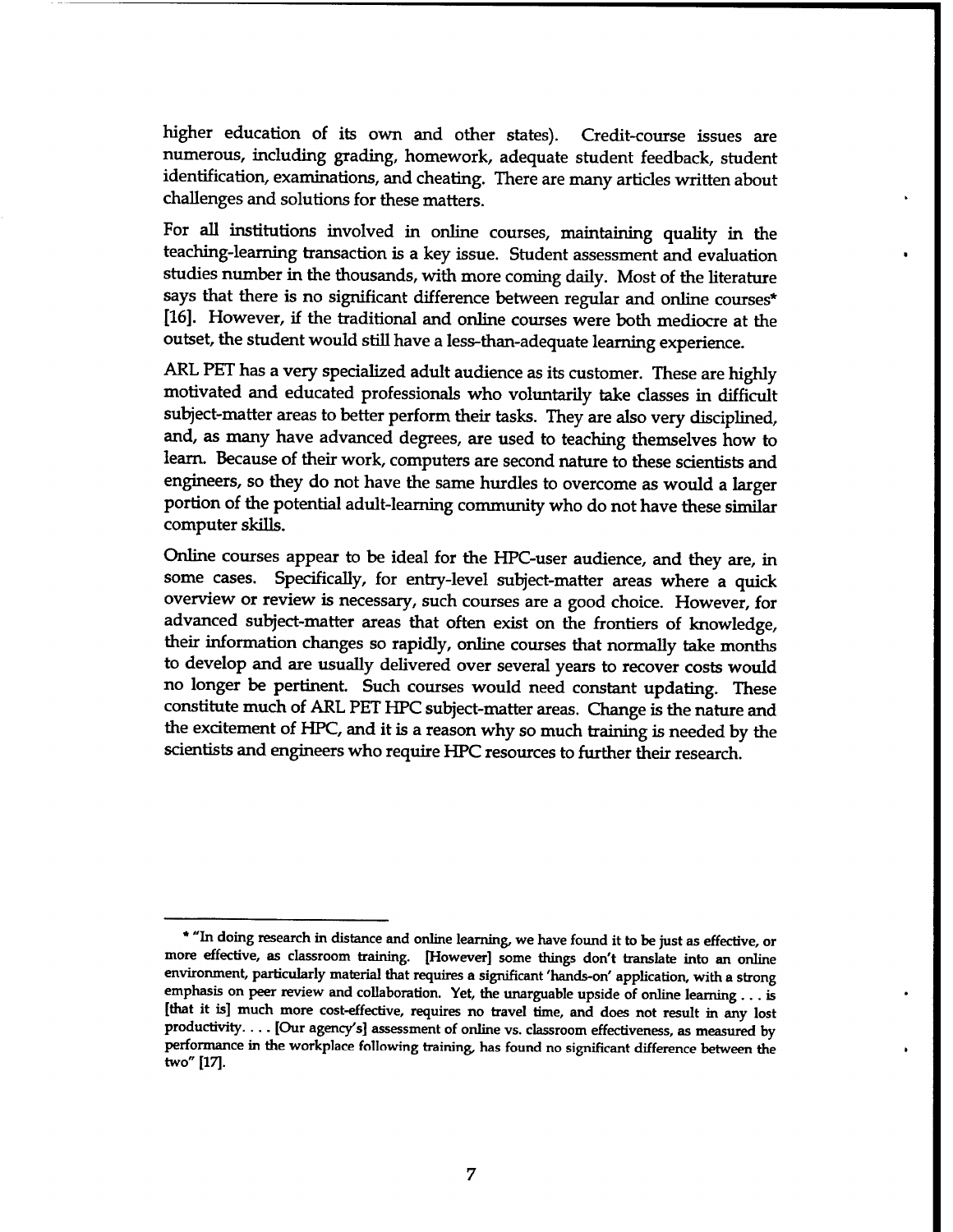#### 6. Recommendations

Because HPC-related disciplines are changing so quickly, many ARL PET training offerings are conducted face to face by experts from academia, government, and sometimes, by private-sector vendors whose software is the temporary front runner in a dynamic industry. Such courses are usually videotaped by the ARL PET training team and made available to ARL HPC users who request them. Users can readily view what tapes are available from the ARL PET Web pages. These practices-live courses and videotaping—should continue. Live courses are often the preferred mode of ARL PET HPC users and of many in the adult population in general.

For those who cannot attend due to work constraints, a videotape is often available. ARL PET tapes courses as they are being taught. This practice avoids much post-production cost because there is no major editing of the tapes. Satellite uplink facilities for taping live university courses were set up by the author. Studio production of broadcast-quality videotape courses is very expensive. The way ARL PET tapes courses is quite acceptable to the audience who uses them.

When live face-to-face courses are not possible, the next alternative preferred by the ARL PET audience is synchronous online courses. There are now selected live courses broadcast over the Internet from the Higher Education and Applied Technology (HEAT) Center in Aberdeen, MD, and sometimes from the ACCESS\* Center. Participants can see the instructor in real time on their workstations, ask questions, and save much time and energy by not having to travel to a facility hours away.

ARL PET is using Tango Interactive for these online courses. It was developed by an ARL PET colleague, Prof. Geoffrey Fox and his staff at Syracuse University.<sup>†</sup> There have been several versions of Tango with improvements made to each. ARL PET members have attended a number of workshops to keep abreast of current software. Tango requires much attention by technology professionals at the site of origin, receiving sites,

<sup>\*</sup> The National Computational Science Alliance (National Science Foundation [NSF] funded) Center for Collaboration, Science, and Software located in the Washington, DC, metro area. It was established in 1998.

t Tango is <sup>a</sup> Java-based collaboratory system for the Web, partly sponsored by the U.S. Air Force Rome Laboratory to the Northeast Parallel Architectures Center (NPAC) at Syracuse University, Syracuse, NY. NPAC wanted to build a collaborative software infrastructure and integration framework to use the Web more effectively for cooperative work. One Tango focus is education and distance learning [18].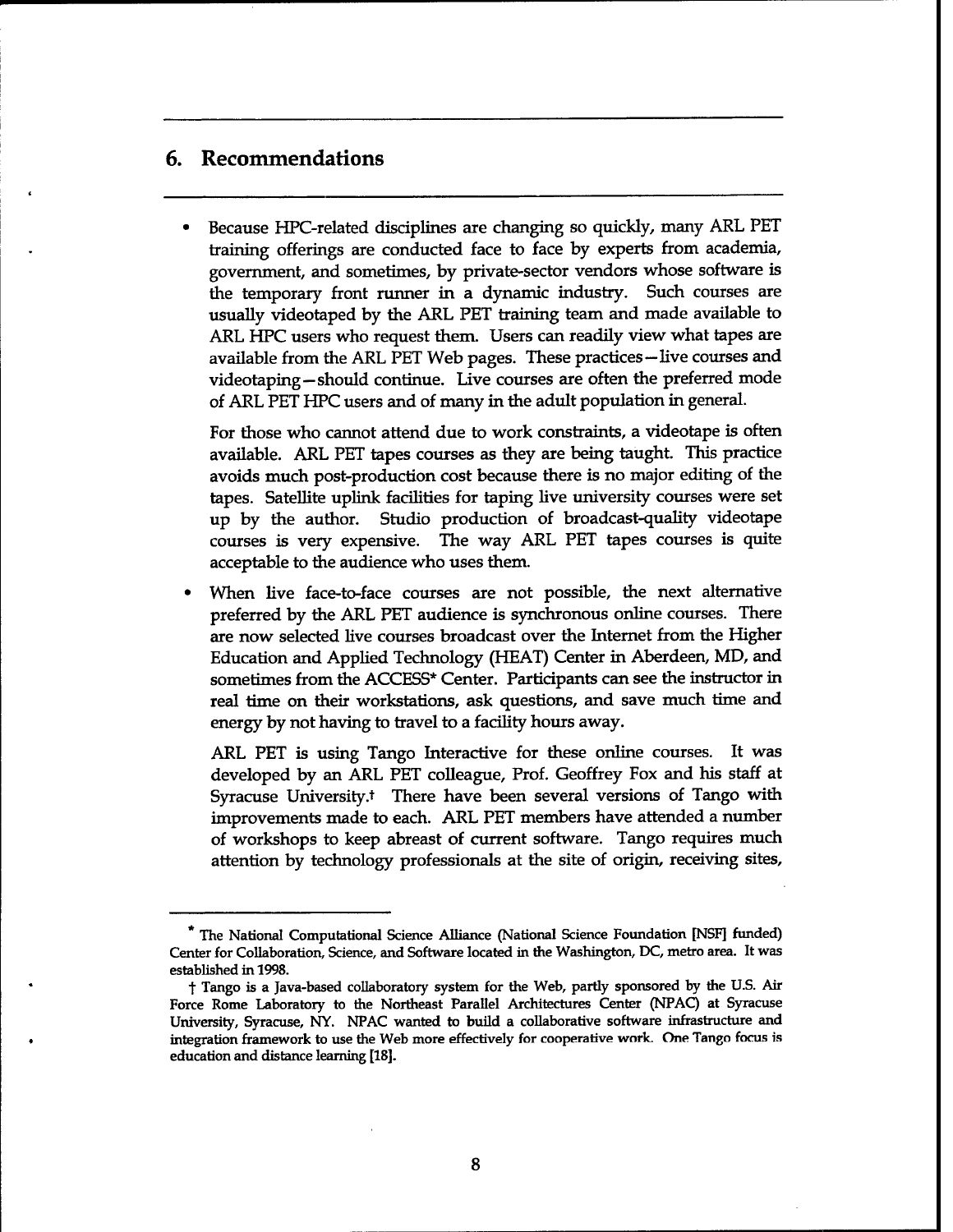and by training coordinators before and during a broadcast. This type of technology is still very new and its dependability varies.

- (1) ARL PET team members should continue to pursue offering courses by this method and keep up with the technology and knowledge needed to make these online courses available.
- (2) If courses are to be broadcast by Tango to any sites but the ones ARL PET presently supports, this should be additionally resourced by ARL PET. For instance, there are no personnel assigned to support Tango at NCSA because NCSA is a testbed, rather than a course-production facility.
- Some ARL PET Computational Technical Area (CTA) leads have expressed interest in creating online courses themselves using WebCT courseware. The author's investigations, as well as those of colleagues at NCSA, UTUC CET, and at major universities in the U.S., show this courseware to be one of the more adequate tools now available for the task. This software field is dynamic and changing quickly. ARL PET offered WebCT training for its members to use when PET had experienced instructors funded by the ARL PET program to use WebCT technology.
- (1) To support WebCT online course development and maintenance, the ARL PET team requires more personnel than it presently employs. Instructional design, online creation, administration, and technical support for online courses are labor-intensive activities that require a coordinated team of trained professionals who can be continuously available to instructors and participants. This does not exist presently in ARL PET. These resources should be added to the training team.
- (2) Online learning is not going away. ARL PET should make provisions to assist CTA leads who wish to go in the direction of so many of their teaching and professional colleagues, especially in more stable, introductory subject-matter areas. These can be repetitious to the instructor but necessary to the neophyte HPC user. New users can benefit from an online course because they can go directly to the section needed without having to sit through hours of class time to get to the desired information. HPC users, like many other professionals, will grow to expect such courses because of the timeliness and convenience the delivery methodology provides.
- The author recommends that ARL PET team continue to investigate the emerging and highly complex world of synchronous and asynchronous learning methodologies. ARL PET has done so from its inception as a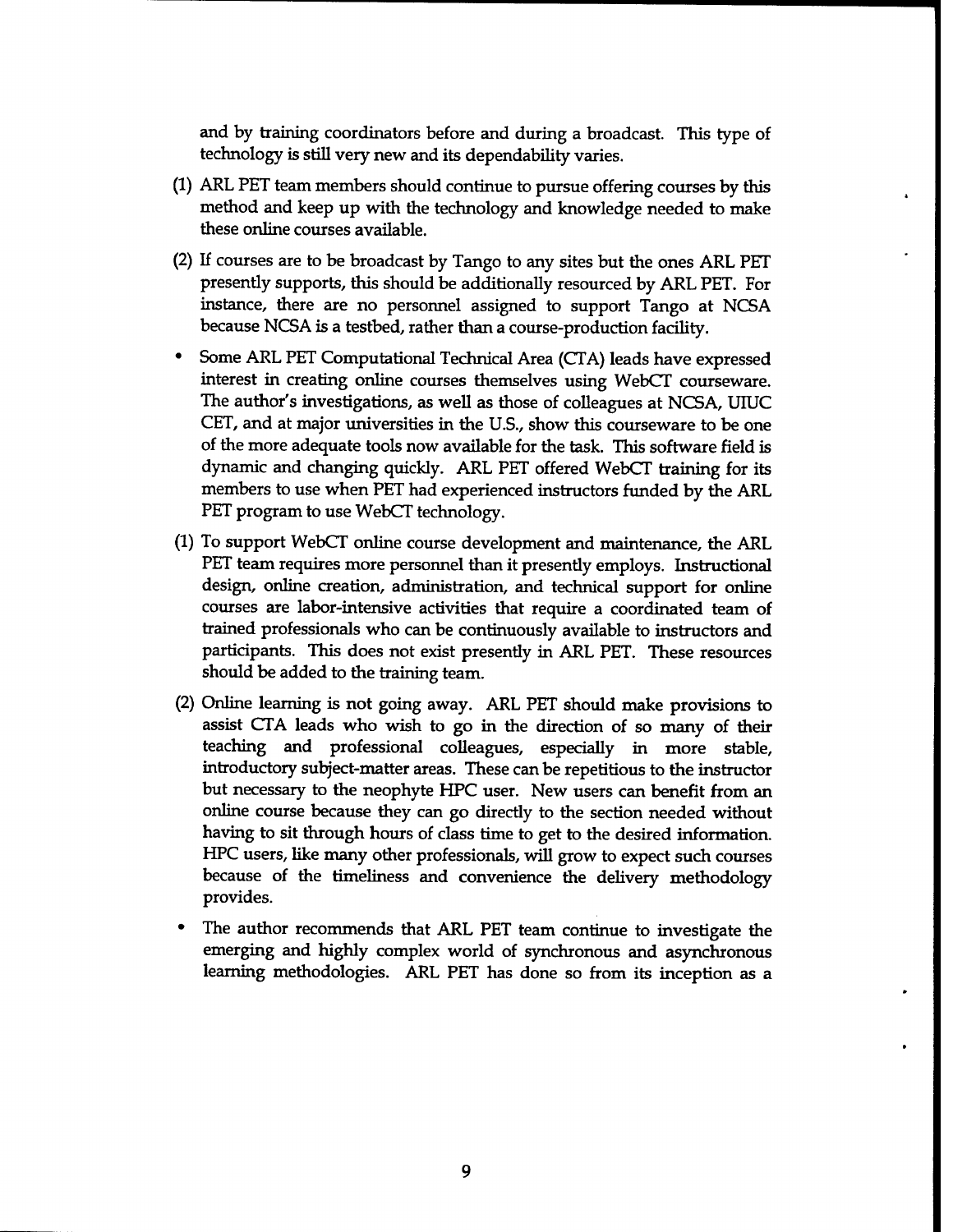team, with technologies such as Mbone,\* PictureTel,<sup>†</sup> WebCT, and Tango. As ARL PET's audience is constantly investigating new science and engineering areas, so should the ARL PET team continue to do so for its customers.

ARL PET was one of the coordinators of the very first synchronous, online Tango transmission of the course from the ACCESS Center in Washington, DC. The course was "Java for Scientific Programming,'' and was offered by ARL PET, NCSA, and the Ohio Supercomputing Center in early 1999 as an experiment. This was before the ACCESS Center had even opened. The course had the largest number of participants a Tango course had had up to that time and it was very successful. There was also a waiting list for the course at the ACCESS Center. Coincidentally, the course took place during an ARL PET midyear review and was reported there by the author.

The ACCESS Center continues to be a showcase for new collaborative learning technologies. An example is the Internet-based Access Grid (AG), developed at Argonne National Laboratory (ANL). The AG home page is <http://www-fp.mcs.anl.gov/fl/accessgrid>). Since 1999, many learning events have been synchronously offered by the 50-member NSF National Computational Science Alliance via the AG. NCSA is the Leading Edge Site for the Alliance. As a 1999 Chautauqua technical forum was broadcast from the ACCESS Center and multiple U.S. sites, ARL PET Training's Computational Summer Science Workshop for high school teachers and students was also taking place at ACCESS. The Chautauqua showcased this ARL PET workshop for its innovation. The ARL PET Training Team was proud to participate in this testbed enterprise. The AG now has some 80 sites (nodes) and enabled a worldwide audience to participate in the 2002 Supercomputing Conference in Denver, CO. For more information on the AG, go to a series of Web-based tutorials at <http://webct.ncsa.uiuc.edu:8900/public/AGIB/>. The author helped develop these with ANL and the Ohio Supercomputing Center.

The Alliance looks to establish Grid Nodes for synchronous use by HPC and other online customers across the nation. The author and others at

<sup>\*</sup> This term comes from "multicast backbone on the Internet." "It supports IP multicasting or two-way transmission of data between multiple sites .... The Mbone is an experiment to upgrade the Internet to handle live multimedia messages .... It works fine for static information, such as text and graphics, but it doesn't work well for real-time audio and video." In 1997, there were more than 3,000 Mbone servers on the Internet [19].

t PictureTel provides visual collaboration which includes "such cutting-edge technologies as video streaming, data collaboration, and more. Visual collaboration provides people with full access to the intellectual capital of their organization through both real-time and archived visual content. It provides easy, seamless access to information using traditional switched networks, IP corporate networks and the Internet itself" [20].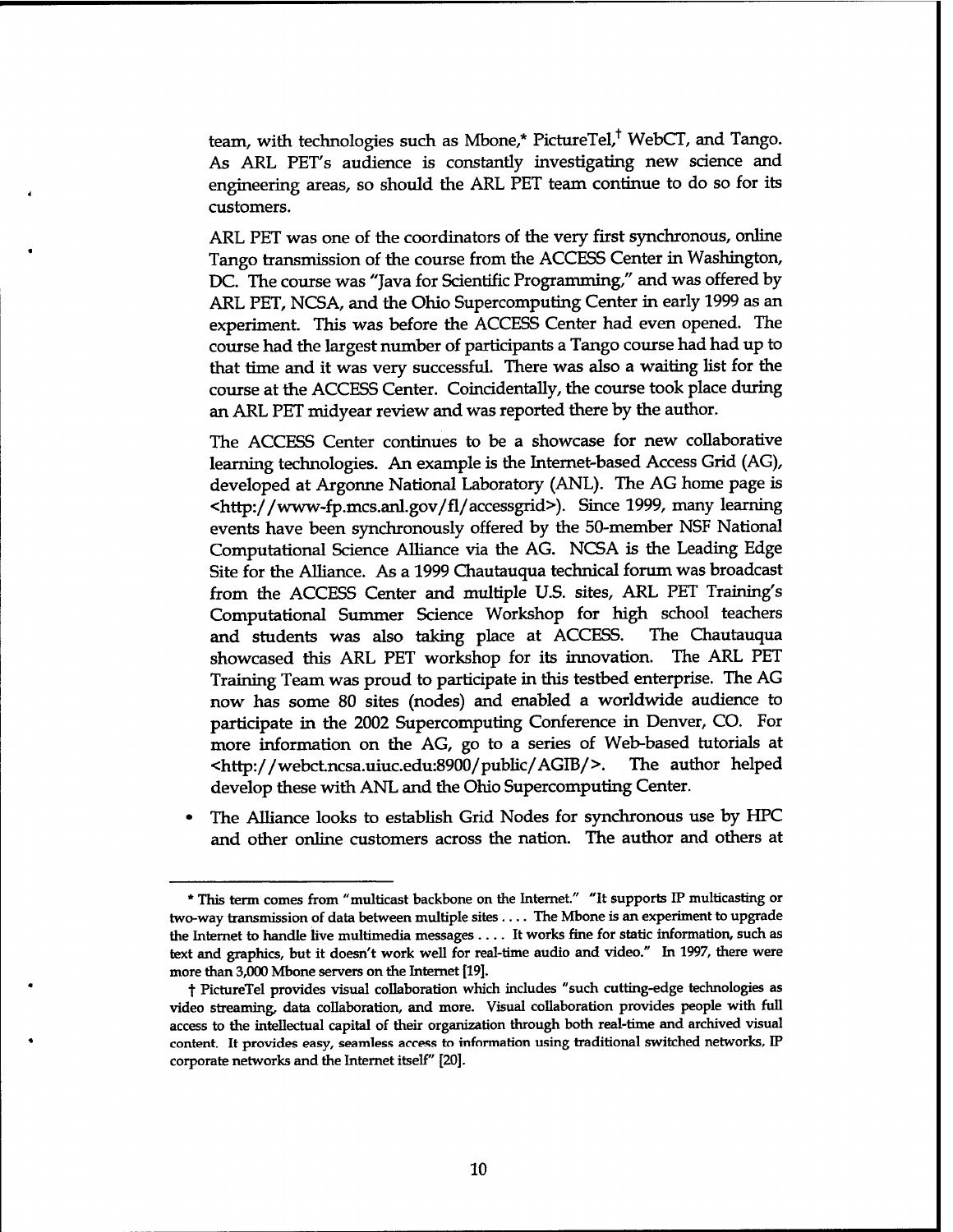NCSA and UIUC are investigating the optimal teaching and learning environment for the Access Grid. They are doing this (1) by studying learning as it relates to present-day on-the-job problem solving in industry, (2) by investigating aspects of the complex psycho-social interactions of collaboration and education over the Internet, (3) by examining the emerging and many-faceted field of knowledge management, and (4) by researching and experimenting with the latest technology for scientific collaboration and training.

- (1) ARL PET exists to serve and further research and develop tools for its HPC users. In the interest of its customers, it is imperative that ARL PET stay in the forefront with those who see online distance learning and collaboration as the newly developing backbone of the nation's educational and research system.
- (2) Therefore, with colleagues in the NCSA Education, Outreach, and Training (EOT) Division and at UIUC, the author recommends that ARL MSRC PET consider building Access Grid Nodes at selected sites across the nation, and developing a collaboration and training environment that would move video and audio across the Internet in real time, permitting instant discussions, collaborative research (including scientific visualization), experimentation, team development, training, and just-in-time meetings.

#### 7. Conclusion

It is the mission of NCSA's Education, Outreach, and Training (EOT) Division to research tomorrow's educational and training applications by building testbeds for those applications. It would be very appropriate for NCSA EOT to do so with ARL PET, because a number of NCSA EOT members already know the ARL PET program well, having worked with it for several years. These individuals have access to experts and could serve as liaisons between the development- and HPC-user communities, serving them both, and furthering knowledge about pioneering technology and the Internet.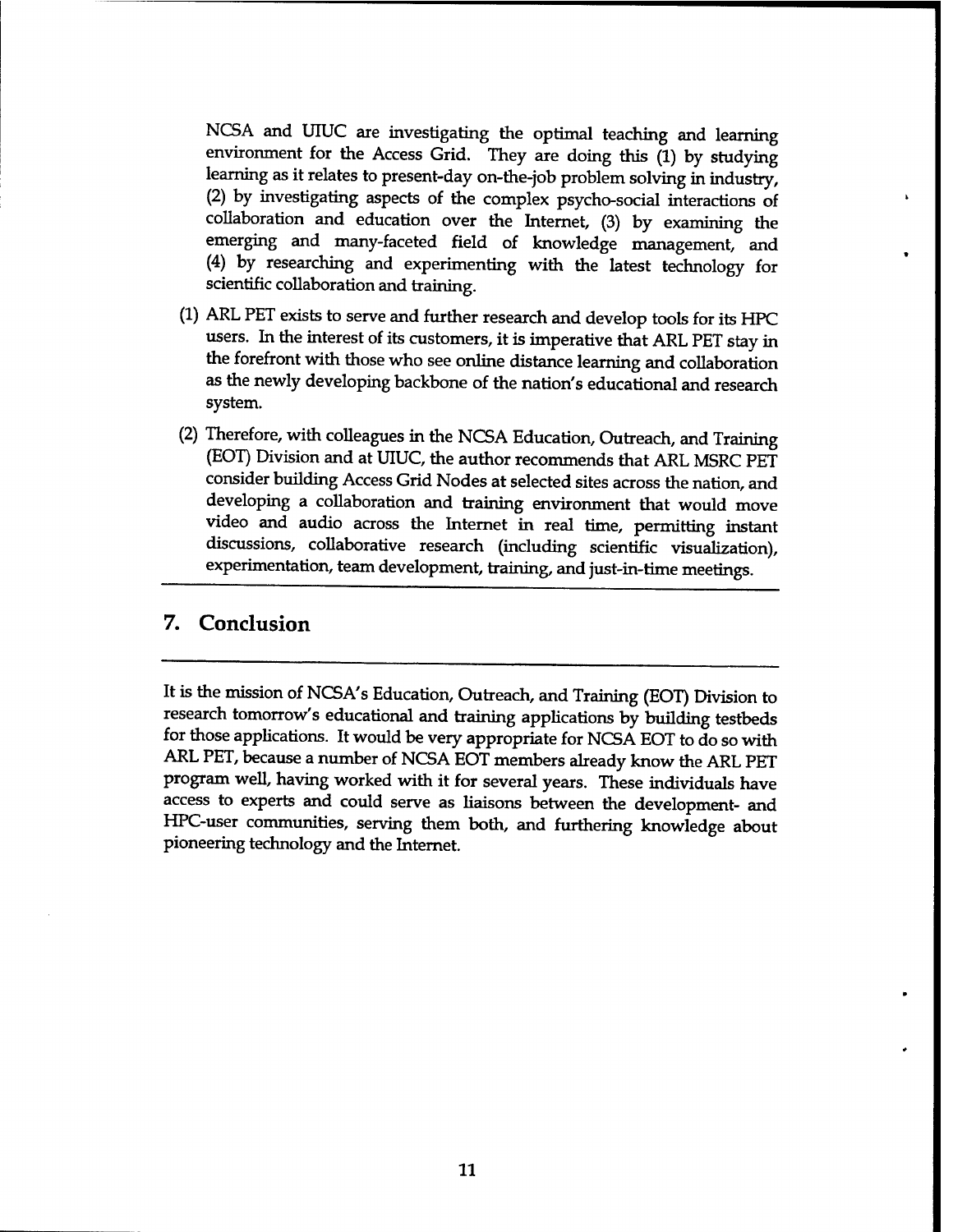#### 8. References

- 1. "Welcome to WebCT." http://webct.com/company, p. 1, March 2001.
- 2. Rogers, C. *Freedom to Learn.* Columbus, OH: Merrill, 1969.
- 3. Landon, B. "Comparative Analysis of Online Educational Delivery Applications: Application Watch." Asynchronous Learning Networks Conference, University of Maryland University College, September 1999.
- 4. Barker J. http://Hb.berkeley.edu/Teachinglib/Guides/Internet/Glossary .html. University of California at Berkeley, 25 September 2000.
- 5. http://www.whatis.tecb.target.com/WhatIs\_Definition\_Page/0,4152 ,213391,00.html, p. 1,15 January 2001.
- 6. Latchman, H. A., C. Salzmann, D. Gillet, and H. Bouzekri. "Information Technology Enhanced Learning in Distance and Conventional Education." *IEEE Transactions on Education,* vol. 42, no. 4, p. 247, November 1999.
- 7. <http://www.pub.whitehouse/gov/uri-res/12Rurn:pdi://oma.eop.gov.us /1999/l/13/5.text.2>.
- 8. Morris, B. A. "Distance Learning." *Rough Notes,* vol. 142, no. 9, p. 32, September 1999.
- 9. "Is Learning at a Distance Better?" *Champaign-Urbana News Gazette,* p. A-2, 23 January 2000.
- 10. Grose, T. K. "Distance Education." *Prism,* vol. 9, no. 3, p. 27, November 1999.
- 11. McKeogh, K. "Asynchronous Learning Networks in Europe and the U.S.: A Comparative Respective." *Presentation for the Fifth International Conforence on Asynchronous Learning Networks,* University of Maryland, October 1999.
- 12. Norman, M. M. "Seton Hall Structured for Change." *Converge: Education-Technology-Fast Forward,* p. 36, October 1999.
- 13. Budiansky,S. "Education With a Bottom Line." *Prism: Exploring the Future of Engineering Education,* vol. 9, no. 2, p. 18, October 1999.
- 14. University of Illinois at Urbana-Champaign. "Center for Educational Technologies: Assisting U of I Faculty on the Web." Champaign, IL, July 1999.
- 15. Coleman, J. N. "Effectiveness of Computer-Aided Learning as a Direct Replacement for Lecturing in Degree-Level Electronics." *IEEE Transactions on Education,* vol. 41, no. 3, p. 177, August 1998.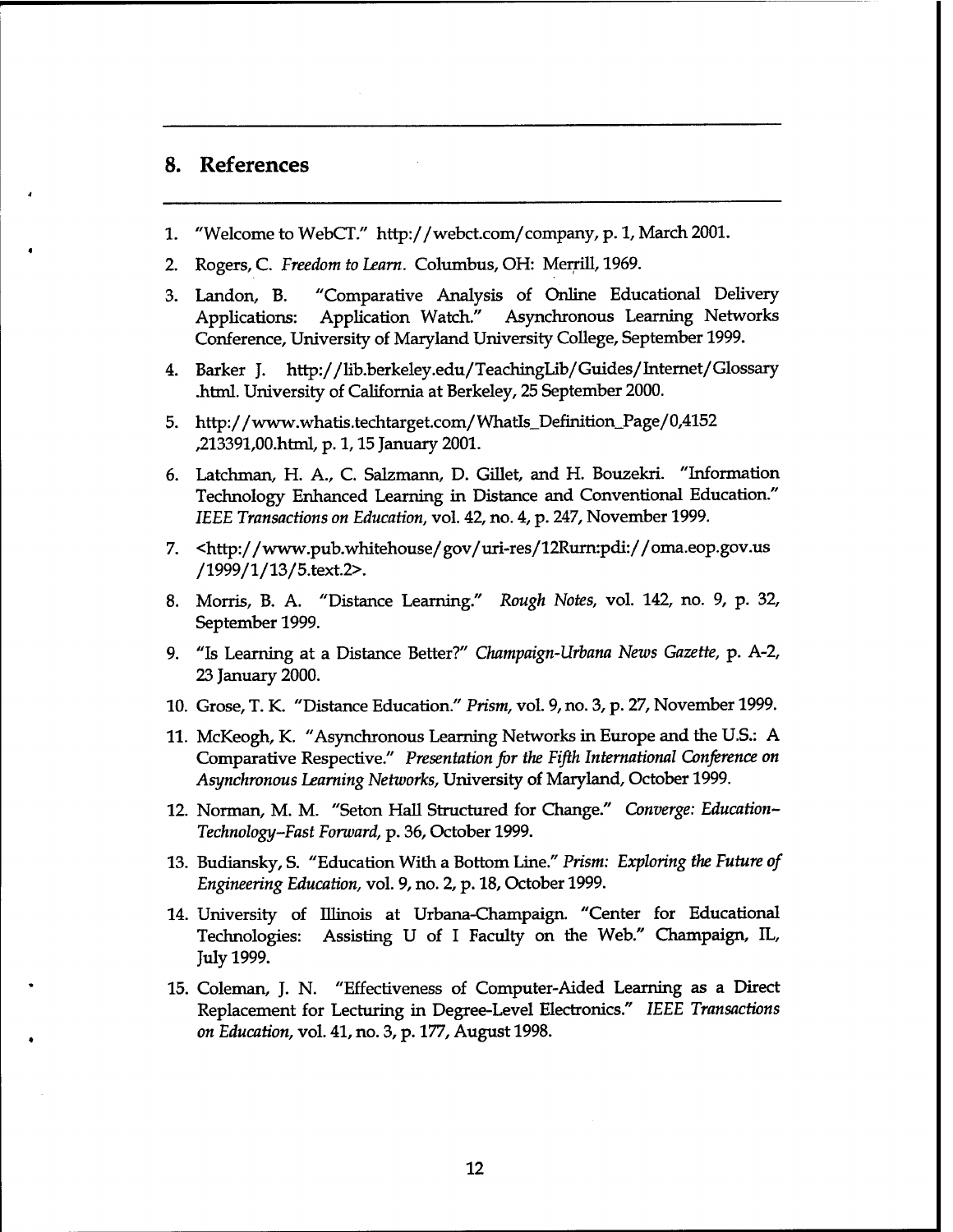- 16. Thompson, M. "The Effectiveness of Distance Learning." <http://www .worldcampus.psu.edu/pub/news/effectiveness.shtml/>, Pennsylvania State World Campus, 1999.
- 17. Morris, B. A. "Distance Learning." *Rough Notes,* vol. 142, no. 9, p. 33, September 1999.
- 18. Syracuse University. "Tango: Collaboratory *[sic]* for the Web." <http:// www.npac.syr.edu/tango/>, 1997.
- 19. http://www.pcwebopedia.com/Internet\_and\_Online\_Services/Internet /mtemet\_Backbone/Mbone.html, 5 October 1999.
- 20. Picture Tel. http://www.picturetel.com/, March 2001.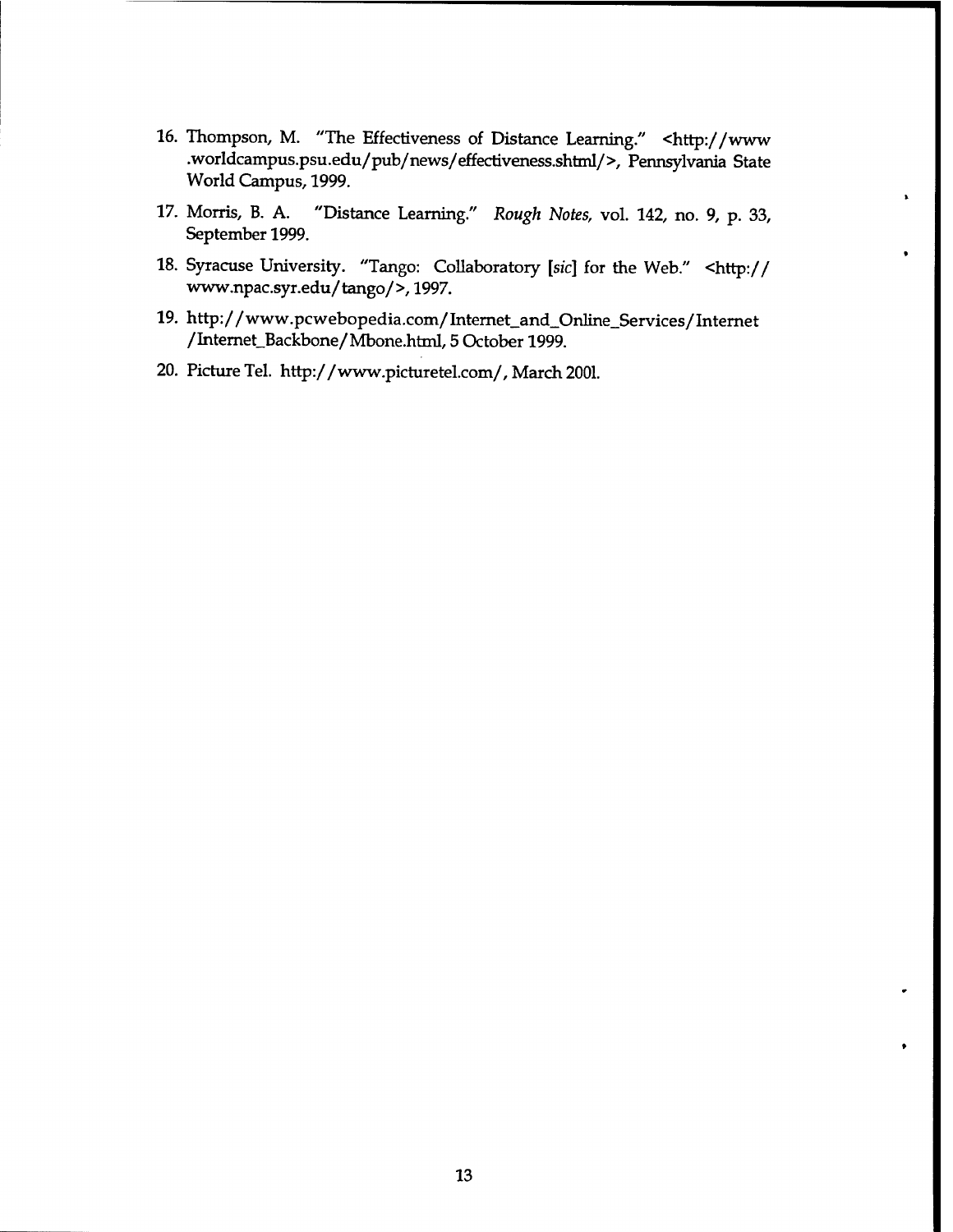| <b>REPORT DOCUMENTATION PAGE</b>                                                                                                                                                                                                                                                                                                                                                                                                                                                                                                                                                                                                                                                                                                                                                                                                                                                                                                                              |                                           |                                     |                                      | Form Approved<br>OMB No. 0704-0188   |                                                               |  |  |  |  |
|---------------------------------------------------------------------------------------------------------------------------------------------------------------------------------------------------------------------------------------------------------------------------------------------------------------------------------------------------------------------------------------------------------------------------------------------------------------------------------------------------------------------------------------------------------------------------------------------------------------------------------------------------------------------------------------------------------------------------------------------------------------------------------------------------------------------------------------------------------------------------------------------------------------------------------------------------------------|-------------------------------------------|-------------------------------------|--------------------------------------|--------------------------------------|---------------------------------------------------------------|--|--|--|--|
| Public reporting burden for this collection of information is estimated to average 1 hour per response, including the time for reviewing instructions, searching existing data sources, gathering<br>and maintaining the data needed, and completing and reviewing the collection information. Send comments regarding this burden estimate or any other aspect of this collection of information,<br>including suggestions for reducing the burden, to Department of Defense, Washington Headquarters Services, Directorate for Information Operations and Reports (0704-0188), 1215 Jefferson<br>Davis Highway, Suite 1204, Arlington, VA 22202-4302. Respondents should be aware that notwithstanding any other provision of law, no person shall be subject to any penalty for failing to<br>comply with a collection of information if it does not display a currently valid OMB control number.<br>PLEASE DO NOT RETURN YOUR FORM TO THE ABOVE ADDRESS. |                                           |                                     |                                      |                                      |                                                               |  |  |  |  |
| 1. REPORT DATE (DD-MM-YYYY)                                                                                                                                                                                                                                                                                                                                                                                                                                                                                                                                                                                                                                                                                                                                                                                                                                                                                                                                   |                                           | 2. REPORT TYPE                      |                                      |                                      | 3. DATES COVERED (From - To)                                  |  |  |  |  |
| December 2002                                                                                                                                                                                                                                                                                                                                                                                                                                                                                                                                                                                                                                                                                                                                                                                                                                                                                                                                                 |                                           | Final                               |                                      |                                      | October 2000                                                  |  |  |  |  |
| <b>4. TITLE AND SUBTITLE</b>                                                                                                                                                                                                                                                                                                                                                                                                                                                                                                                                                                                                                                                                                                                                                                                                                                                                                                                                  |                                           |                                     |                                      |                                      | <b>5a. CONTRACT NUMBER</b>                                    |  |  |  |  |
| Distance Learning: Overview and Recommendations for the ARL MSRC PET<br><b>Training Program</b>                                                                                                                                                                                                                                                                                                                                                                                                                                                                                                                                                                                                                                                                                                                                                                                                                                                               |                                           |                                     |                                      | DAHC94-96-C-0010<br>5b. GRANT NUMBER |                                                               |  |  |  |  |
|                                                                                                                                                                                                                                                                                                                                                                                                                                                                                                                                                                                                                                                                                                                                                                                                                                                                                                                                                               |                                           |                                     |                                      | 5c. PROGRAM ELEMENT NUMBER           |                                                               |  |  |  |  |
| 6. AUTHOR(S)                                                                                                                                                                                                                                                                                                                                                                                                                                                                                                                                                                                                                                                                                                                                                                                                                                                                                                                                                  |                                           |                                     |                                      |                                      | 5d. PROJECT NUMBER                                            |  |  |  |  |
| Mary Bea Walker*                                                                                                                                                                                                                                                                                                                                                                                                                                                                                                                                                                                                                                                                                                                                                                                                                                                                                                                                              |                                           |                                     |                                      |                                      | 5e. TASK NUMBER                                               |  |  |  |  |
|                                                                                                                                                                                                                                                                                                                                                                                                                                                                                                                                                                                                                                                                                                                                                                                                                                                                                                                                                               |                                           |                                     |                                      | 5f. WORK UNIT NUMBER                 |                                                               |  |  |  |  |
| 7. PERFORMING ORGANIZATION NAME(S) AND ADDRESS(ES)<br>U.S. Army Research Laboratory                                                                                                                                                                                                                                                                                                                                                                                                                                                                                                                                                                                                                                                                                                                                                                                                                                                                           |                                           |                                     |                                      |                                      | <b>8. PERFORMING ORGANIZATION</b><br><b>REPORT NUMBER</b>     |  |  |  |  |
| ATTN: AMSRL-CI-HC<br>Aberdeen Proving Ground, MD 21005-5067                                                                                                                                                                                                                                                                                                                                                                                                                                                                                                                                                                                                                                                                                                                                                                                                                                                                                                   |                                           |                                     |                                      | <b>ARL-CR-512</b>                    |                                                               |  |  |  |  |
| 9. SPONSORING/MONITORING AGENCY NAME(S) AND ADDRESS(ES)                                                                                                                                                                                                                                                                                                                                                                                                                                                                                                                                                                                                                                                                                                                                                                                                                                                                                                       |                                           |                                     |                                      |                                      | 10. SPONSOR/MONITOR'S ACRONYM(S)                              |  |  |  |  |
|                                                                                                                                                                                                                                                                                                                                                                                                                                                                                                                                                                                                                                                                                                                                                                                                                                                                                                                                                               |                                           |                                     |                                      |                                      |                                                               |  |  |  |  |
|                                                                                                                                                                                                                                                                                                                                                                                                                                                                                                                                                                                                                                                                                                                                                                                                                                                                                                                                                               |                                           |                                     |                                      |                                      | <b>11. SPONSOR/MONITOR'S REPORT</b><br><b>NUMBER(S)</b>       |  |  |  |  |
| <b>12. DISTRIBUTION/AVAILABILITY STATEMENT</b><br>Approved for public release; distribution is unlimited.                                                                                                                                                                                                                                                                                                                                                                                                                                                                                                                                                                                                                                                                                                                                                                                                                                                     |                                           |                                     |                                      |                                      |                                                               |  |  |  |  |
| <b>13. SUPPLEMENTARY NOTES</b>                                                                                                                                                                                                                                                                                                                                                                                                                                                                                                                                                                                                                                                                                                                                                                                                                                                                                                                                |                                           |                                     |                                      |                                      |                                                               |  |  |  |  |
| *University of Illinois at Urbana-Champaign, National Center for Supercomputing Applications, 605 E. Springfield Ave.,<br>Champaign, IL 61820-5518                                                                                                                                                                                                                                                                                                                                                                                                                                                                                                                                                                                                                                                                                                                                                                                                            |                                           |                                     |                                      |                                      |                                                               |  |  |  |  |
| <b>14. ABSTRACT</b>                                                                                                                                                                                                                                                                                                                                                                                                                                                                                                                                                                                                                                                                                                                                                                                                                                                                                                                                           |                                           |                                     |                                      |                                      |                                                               |  |  |  |  |
| This report gives a very brief overview of some of the terms and methods for Internet-based distance learning, considers trends<br>relayed by experts in the field of government, industry, and academia, and makes recommendations to the U.S. Army Research<br>Laboratory Major Shared Resource Command Programming Environment and Training program concerning the use of distance<br>learning methodologies to deliver training for its high-performance computing users across the country.                                                                                                                                                                                                                                                                                                                                                                                                                                                              |                                           |                                     |                                      |                                      |                                                               |  |  |  |  |
|                                                                                                                                                                                                                                                                                                                                                                                                                                                                                                                                                                                                                                                                                                                                                                                                                                                                                                                                                               |                                           |                                     |                                      |                                      |                                                               |  |  |  |  |
|                                                                                                                                                                                                                                                                                                                                                                                                                                                                                                                                                                                                                                                                                                                                                                                                                                                                                                                                                               |                                           |                                     |                                      |                                      |                                                               |  |  |  |  |
|                                                                                                                                                                                                                                                                                                                                                                                                                                                                                                                                                                                                                                                                                                                                                                                                                                                                                                                                                               |                                           |                                     |                                      |                                      |                                                               |  |  |  |  |
|                                                                                                                                                                                                                                                                                                                                                                                                                                                                                                                                                                                                                                                                                                                                                                                                                                                                                                                                                               |                                           |                                     |                                      |                                      |                                                               |  |  |  |  |
| <b>15. SUBJECT TERMS</b>                                                                                                                                                                                                                                                                                                                                                                                                                                                                                                                                                                                                                                                                                                                                                                                                                                                                                                                                      |                                           |                                     |                                      |                                      |                                                               |  |  |  |  |
| distance learning                                                                                                                                                                                                                                                                                                                                                                                                                                                                                                                                                                                                                                                                                                                                                                                                                                                                                                                                             |                                           |                                     |                                      |                                      |                                                               |  |  |  |  |
| <b>16. SECURITY CLASSIFICATION OF:</b>                                                                                                                                                                                                                                                                                                                                                                                                                                                                                                                                                                                                                                                                                                                                                                                                                                                                                                                        |                                           |                                     | <b>17. LIMITATION</b><br>OF ABSTRACT | 18. NUMBER<br>OF PAGES               | 19a. NAME OF RESPONSIBLE PERSON<br>Mary Bea Walker            |  |  |  |  |
| a. REPORT<br><b>UNCLASSIFIED</b>                                                                                                                                                                                                                                                                                                                                                                                                                                                                                                                                                                                                                                                                                                                                                                                                                                                                                                                              | <b>b. ABSTRACT</b><br><b>UNCLASSIFIED</b> | c. THIS PAGE<br><b>UNCLASSIFIED</b> | UL                                   | 19                                   | 19b. TELEPHONE NUMBER (Include area code)<br>$(217)$ 244-9883 |  |  |  |  |
|                                                                                                                                                                                                                                                                                                                                                                                                                                                                                                                                                                                                                                                                                                                                                                                                                                                                                                                                                               |                                           |                                     |                                      |                                      | Standard Form 298 (Rev. 8/98)                                 |  |  |  |  |

 $\mathbb{I}$ 

**Standard Form 298 (Rev. 8/98)**

**Prescribed by ANSI Std. Z39.18**